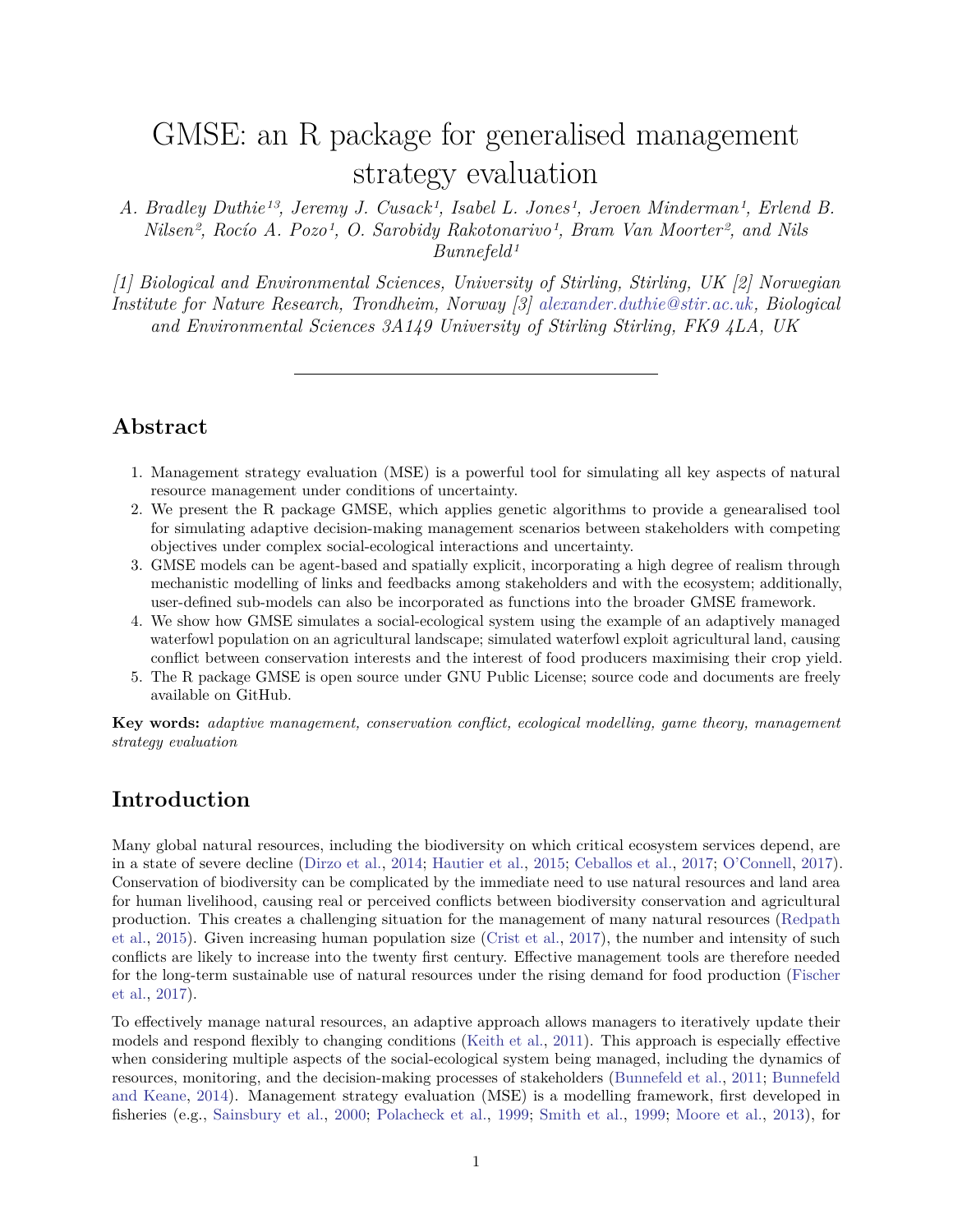simulating all of these aspects of resource management in a way that uniquely considers the uncertainties inherent to every stage of the management process [\(Bunnefeld et al.,](#page-7-3) [2011;](#page-7-3) [Punt et al.,](#page-9-3) [2016\)](#page-9-3). Nevertheless, MSE models developed hitherto have been limited in their ability to model human decision-making [\(Fulton](#page-8-6) [et al.,](#page-8-6) [2011;](#page-8-6) [Dichmont and Fulton,](#page-7-5) [2017\)](#page-7-5); manager decisions are typically based on fixed rules, and user behaviour likewise remains fixed over time instead of dynamically responding to changing resource availability and management decisions [\(Schlüter et al.,](#page-9-4) [2012;](#page-9-4) [Melbourne-Thomas et al.,](#page-8-7) [2017\)](#page-8-7). Here we introduce generalised management strategy evaluation (GMSE), which incorporates a game-theoretic perspective to model the goal-oriented, dynamic decision-making processes of stakeholders.

The R package 'GMSE' is a flexible modelling tool to simulate key aspects of natural resource management. GMSE offers a range of parameters to simulate resource dynamics (primarily, but not necessarily biological populations) and management policy options, and includes genetic algorithms to dynamically model stakeholder (manager and user) decision-making. Genetic algorithms find adaptive solutions to any simulated conditions given stakeholder-specific goals (see [SI1\)](#page-0-0), allowing GMSE to model scenarios of conservation conflict.

GMSE allows researchers to address adaptive management questions *in silico* through simulation. Simulations can be parameterised with initial conditions derived from empirical populations of conservation interest to predict key social-ecological outcomes (e.g., resource extinction, agricultural yield) given uncertainty. The sensitivity of these outcomes to different management options (e.g., population target, policies available, observation methods, budget constraints, etc.) can thereby inform management decisions, even given competing management objectives caused by conservation conflict (e.g., [Strand et al.,](#page-9-5) [2012;](#page-9-5) [Redpath et al.,](#page-9-6) [2013;](#page-9-6) [Sundt-Hansen et al.,](#page-9-7) [2015;](#page-9-7) [Pozo et al.,](#page-9-8) [2017;](#page-9-8) [Fox and Madsen,](#page-8-8) [2017\)](#page-8-8). Additionally, GMSE can be used to explore general questions concerning management theory such as the following: How is population persistence affected by management frequency or observation intensity? How does variation in user actions affect the distribution of resources or landscape properties? How do asymmetries in stakeholder influence (i.e., budgets) affect resource dynamics?

#### **GMSE model structure**

GMSE builds off of the MSE framework (Fig. 1). The workhorse function gmse runs simulations using four predefined submodels, which can be parameterised to fit various case studies; more tailored submodels can also be defined using the gmse\_apply function (see  $SI2$ ). (1) A population of discrete resources (e.g., a managed species) with individual traits (e.g., location, age) is modelled on a spatially-explicit landscape and can simulate resource birth, movement, interaction with the landscape, and death; the discrete nature of resources causes demographic stochasticity, and therefore uncertainty. This sub-model is unique in not relying on other sub-models because ecological dynamics can be simulated in the absence of observation and management. (2) Observation is modelled in one of four ways: resource counting on a subset of landscape cells (e.g., [Nuno et al.,](#page-8-9) [2013\)](#page-8-9), marking and recapturing a fixed number of resources, and resource counting across the whole landscape either one linear transect or one rectangular block at a time (during which resources might move). Sampling error from all observation types generates a range of uncertainties that depend on monitoring effort. (3) Managers analyse data collected from observations to estimate resource abundance, then compare this estimate with their pre-defined target abundance. Policy is developed by calling the genetic algorithm (see below), which works within a manager's constraints to find costs for user actions on the resource (e.g., culling, scaring, etc.) that minimise deviation from the target abundance, as informed by the predicted consequences of each action on resource abundance and user action histories. After a suitable policy is found, (4) users perform actions that affect resources or landscape cells. Users respond to policy individually, each calling the genetic algorithm to find actions that maximise their own utilities (e.g., maximise resource use or landscape yield) within their imposed constraints. Once each user has found an adaptive strategy, user actions affect resources and landscape cells, feeding back into the resource sub-model.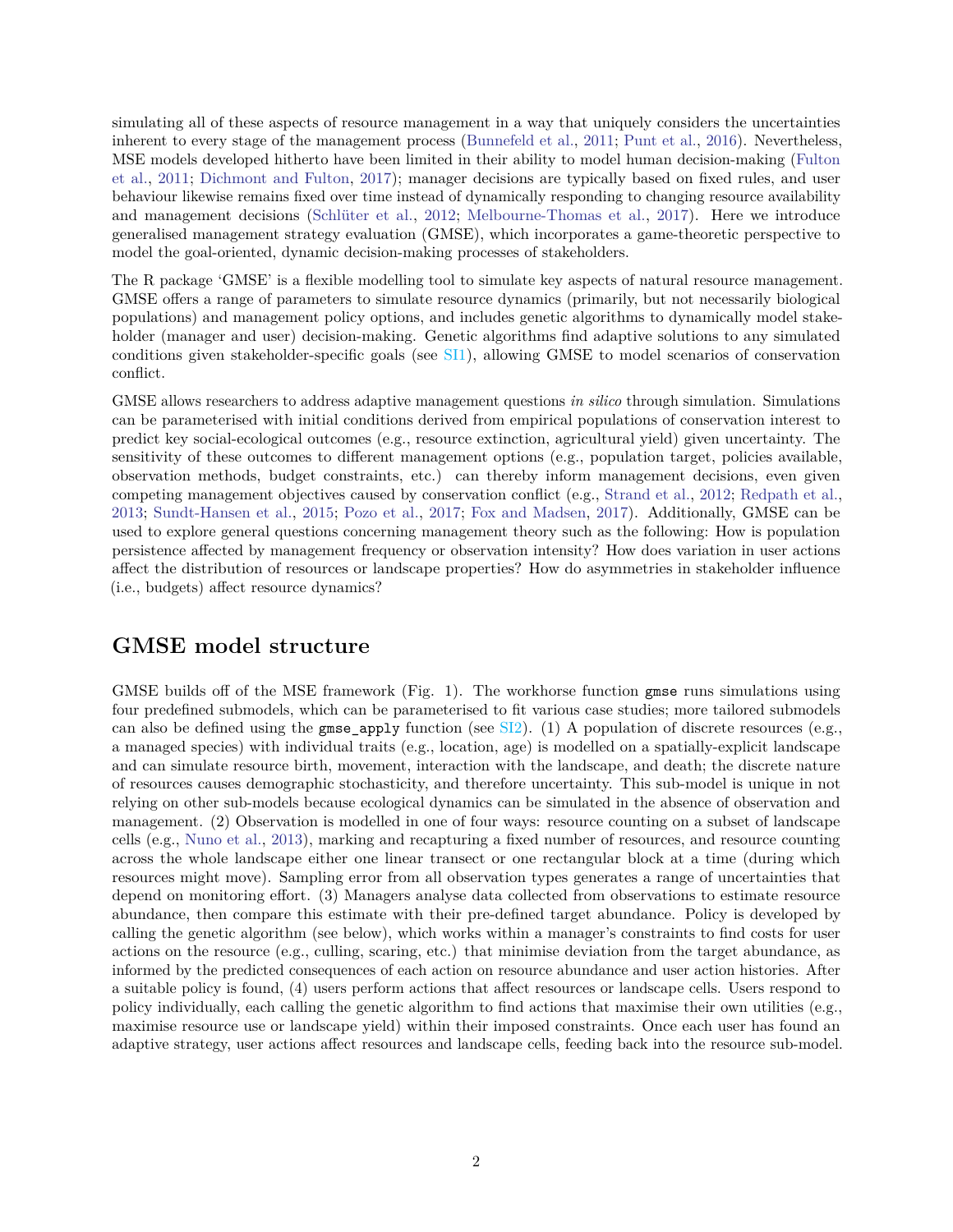

Figure 1: Description of one time step of the generalised management strategy evaluation framework, which is comprised of four separate sub-models.

#### **Genetic Algorithm**

Game theory is the formal study of strategic interactions, and can therefore be applied to modelling stakeholder actions and addressing issues of cooperation and conflict in conservation [\(Colyvan et al.,](#page-7-6) [2011;](#page-7-6) [Lee,](#page-8-10) [2012;](#page-8-10) [Kark](#page-8-11) [et al.,](#page-8-11) [2015;](#page-8-11) [Adami et al.,](#page-7-7) [2016;](#page-7-7) [Tilman et al.,](#page-9-9) [2016\)](#page-9-9). In game-theoretic models, agents adopt strategies to make decisions that maximise some type of payoff (e.g., utility, biological fitness). Agents are constrained in their decision-making, and realised pay-offs depend on decisions made by other agents. In simple models, it is often useful to assume that agents are perfectly rational decision-makers, then find optimal solutions for pay-off maximisation mathematically. But models that permit even moderately complex decision-making strategies or pay-off structures often include more possible strategies than are mathematically tractable [\(Hamblin,](#page-8-12) [2013\)](#page-8-12). In these models, genetic algorithms, which mimic the process of natural selection (mutation, recombination, selection, reproduction), can find adaptive (i.e., practical, but not necessarily optimal) solutions for game strategies (e.g., [Balmann and Happe,](#page-7-8) [2000;](#page-7-8) [Tu et al.,](#page-9-10) [2000;](#page-9-10) [Hamblin,](#page-8-12) [2013\)](#page-8-12).

Consistent with the MSE approach [\(Bunnefeld et al.,](#page-7-3) [2011\)](#page-7-3), GMSE does not attempt to find optimal strategies or solutions for agents (stakeholders). Instead, genetic algorithms are used to heuristically find an adaptive strategy for each stakeholder in each time step (see [SI1](#page-0-0) for details). Critically, all stakeholders involved in resource conservation are constrained in their decision-making; managing and using resources takes effort (e.g., time or money), and effort expended in developing or enforcing one policy (for managers) or performing one action (for users) will be effort not expendable elsewhere [\(Milner-Gulland,](#page-8-13) [2011;](#page-8-13) [Müller-Hansen et al.,](#page-8-14) [2017;](#page-8-14) [Schlüter et al.,](#page-9-11) [2017\)](#page-9-11). In finding strategies, GMSE models this trade-off by setting a fixed budget for managers and users. Allocations from a manager's budget can be used to increase the cost it takes a user to perform an action (i.e., 'policy'), and allocations from a user's budget can be used to perform the action at the cost set by the manager. Hence, stakeholders can have incomplete control over resource use and express competing management objectives, potentially resulting in conflict.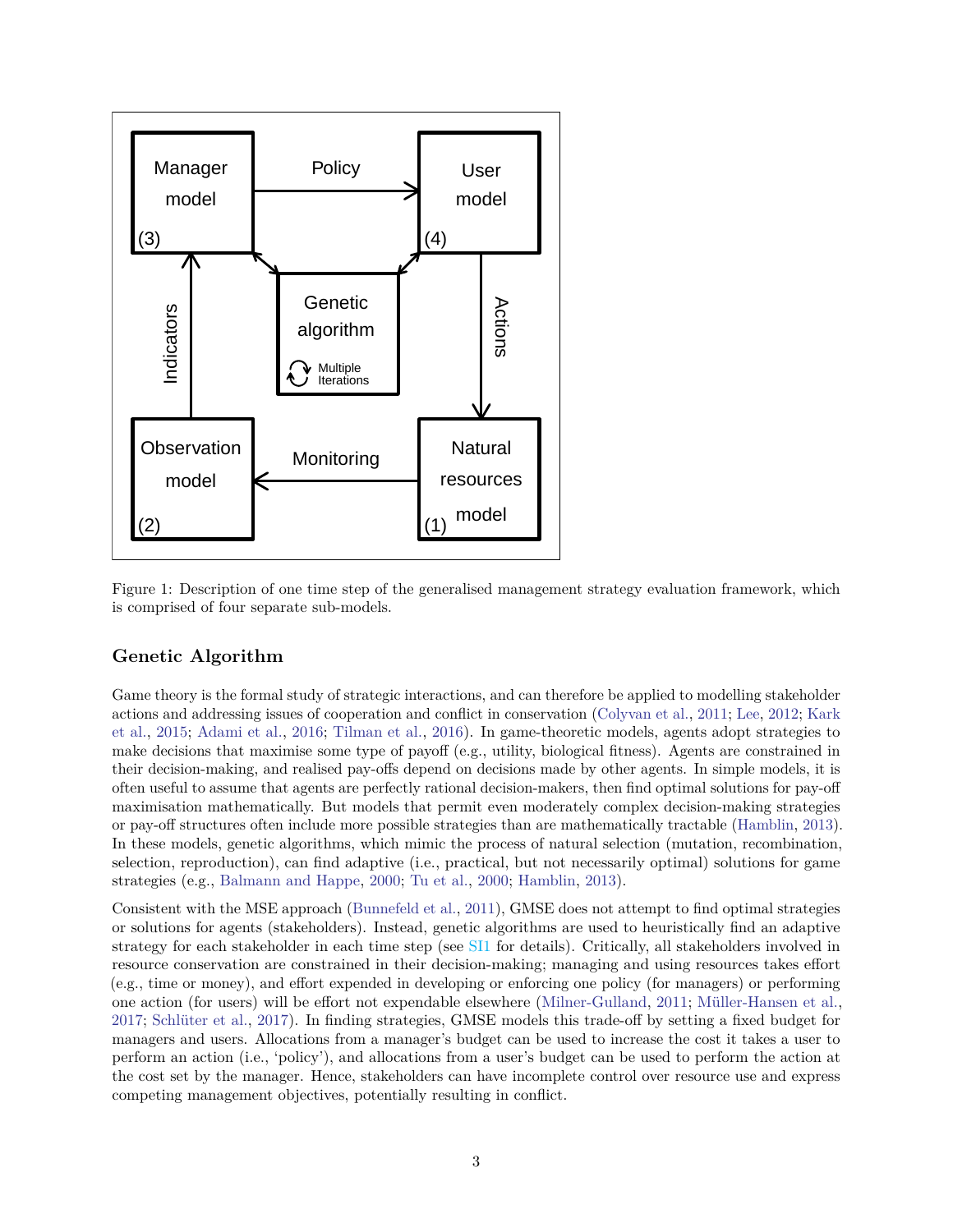A single call of the genetic algorithm simulates the process of thinking and decision-making for one manager or user. In each new call of the genetic algorithm, a unique population of temporary manager or user strategies is initialised. In each iteration of the genetic algorithm, these strategies crossover and mutate; when this results in strategies that are over-budget, expenditures are iteratively decreased at random until budget constraints are satisfied. A fitness function then evaluates each strategy in the population, and a tournament is used to select the next iteration of strategies [\(Hamblin,](#page-8-12) [2013\)](#page-8-12). The genetic algorithm terminates when a minimum number of iterations has passed and the increase in the fitness of the fittest strategy between the current and previous iteration is below some threshold. The highest fitness strategy in the population then becomes the stakeholder's new strategy.

#### **GMSE arguments and output**

Simulations using the default GMSE sub-models described above are run using the gmse function, which offers a range of options for setting parameter values (see Table 1 for some select examples). Output of gmse is an exhaustive list that includes all resources and observations, all stakeholder decisions and actions, and all landscape properties in each time step of the simulation. Results are most easily interpreted visually, so a summary of simulation dynamics is plotted by default (the plot can also be called using the plot\_gmse\_results function, and summaries of results can be obtained using gmse\_summary and gmse\_table). An example below shows how simulations are set and interpreted.

| Argument            | Default               | Description                                                                                         |
|---------------------|-----------------------|-----------------------------------------------------------------------------------------------------|
| time max            | 100                   | Maximum time steps in simulation                                                                    |
| land_dim_1          | 100                   | Width of the landscape (horizontal cells)                                                           |
| $land\_dim_2$       | 100                   | Height of the landscape (vertical cells)                                                            |
| res movement        | $20\,$                | Distance (cells) a resource can move in any direction (for movement rules, see                      |
|                     |                       | res move type)                                                                                      |
| remove_pr           | $\boldsymbol{0}$      | Density-independent probability of resource mortality during a time step                            |
| lambda              | 0.3                   | Poisson rate parameter for resource offspring number produced during a time step                    |
| agent_view          | 10                    | How far managers can see on the landscape for resource counting when<br>observe type $= 0$          |
| res_birth_K         | 100000                | Carrying capacity applied to the number of resources added during a time step                       |
| res_death_K         | 2000                  | Carrying capacity applied to the number of resources removed during a time step                     |
| res move type       | $\mathbf{1}$          | Type of resource movement (default is up to res_movement cells in any direction)                    |
| observe_type        | $\overline{0}$        | Type of resource observation (default is density-based; i.e., counting a subset on the              |
|                     |                       | landscape)                                                                                          |
| fixed mark          | $50\,$                | For mark-recapture observation (observe_type $= 1$ ), number of marked resources                    |
| fixed_recapt        | 150                   | For mark-recapture observation (observe_type = 1), number of recaptured<br>resources                |
| times observe       | $\mathbf{1}$          | For density-based observation (observe_type $= 0$ ), landscape subsets viewed during<br>observation |
| res consume         | 0.5                   | Pr. of a landscape cell's value reduced by the presence of a resource in a time step                |
| max ages            | 5                     | The maximum number of time steps a resource can persist before it is removed                        |
| minimum cost        | 10                    | The minimum cost of a user performing any action                                                    |
| user budget         | 1000                  | A user's budget per time step for performing any number of actions                                  |
| manager_budget 1000 |                       | A manager's budget per time step for setting policy                                                 |
| manage target       | 1000                  | The manager's target resource abundance                                                             |
| RESOURCE_ini 1000   |                       | The initial abundance of resources                                                                  |
| scaring             | <b>FALSE</b>          | Resource scaring (moves a resource to a random landscape cell) is a policy option                   |
| culling             | $\operatorname{TRUE}$ | Resource culling (removes a resource entirely) is a policy option                                   |
| castration          | <b>FALSE</b>          | Resource castration (sets a resource's lambda to zero) is a policy option                           |
| feeding             | ${\rm FALSE}$         | Resource feeding (increases a resource's lambda) is a policy option                                 |
| help_offspring      | <b>FALSE</b>          | Resource helping (increases a resource's offspring number) is a policy option                       |
| tend crops          | ${\rm FALSE}$         | Users can increase landscape cell values                                                            |
| tend_crop_yld       | $\rm 0.2$             | Proportional increase per landscape cell from tend_crops action                                     |
| kill_crops          | <b>FALSE</b>          | Users can decrease landscape cell values to zero                                                    |
| stakeholders        | 4                     | Number of users in the simulation                                                                   |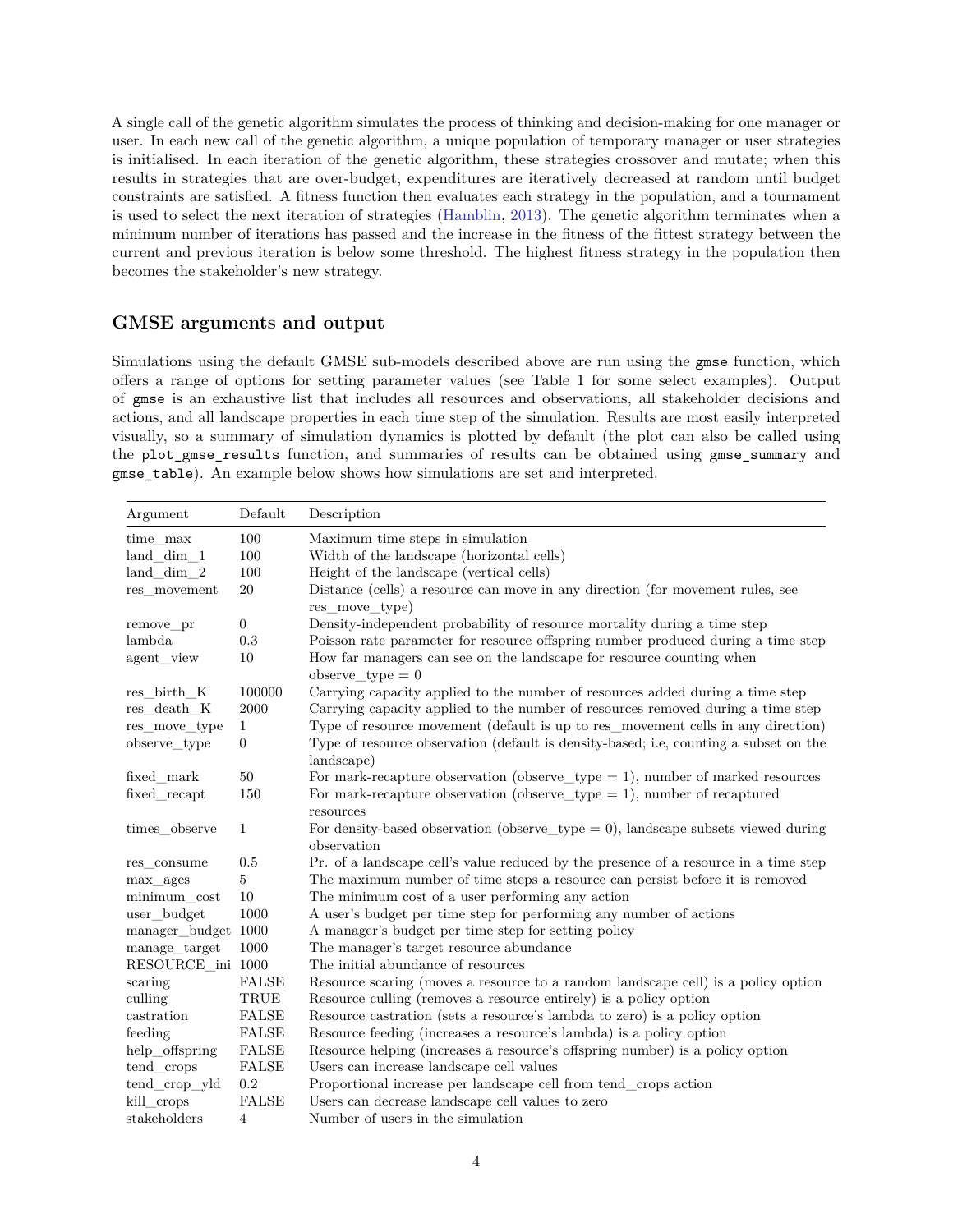| Argument             | Default Description                                                                     |
|----------------------|-----------------------------------------------------------------------------------------|
| land ownership FALSE | Users own land and increase utility indirectly from landscape instead of resource use   |
| manage freq          | Frequency (in time steps) with which managers revise and enact policy                   |
| public land          | Proportion of land that is public (un-owned by users) if land_ownership $= \text{TRUE}$ |

Table 1: Select parameter values for initialising generalised management strategy evaluation simulations

#### **An example of resource management**

Here we illustrate the usefulness of GMSE by considering the case study of a protected population of waterfowl that exploits agricultural land causing a conservation conflict with farmers (e.g., [Fox and Madsen,](#page-8-8) [2017;](#page-8-8) [Mason et al.,](#page-8-15) [2017;](#page-8-15) [Tulloch et al.,](#page-9-12) [2017\)](#page-9-12). Managers attempt to keep the abundance of waterfowl at a target level, while farmers attempt to minimise the damage inflicted on their crops (e.g., [Madsen et al.,](#page-8-16) [2017\)](#page-8-16). Using GMSE, we can simulate waterfowl population dynamics, along with the continued monitoring and policy set by managers, and the actions that farmers take to protect their crop yields given the constraints of policy. We consider a population of waterfowl with an initial abundance and manager target abundance of 1000, but whose carrying capacity is 2000. Waterfowl consume and destroy all crop yield upon arrival to a landscape cell. In each time step, waterfowl are observed on a random subset of cells, then managers extrapolate from density per cell to estimate total population size. Managers then use these estimates to set costs of culling and scaring waterfowl for five farmers (scaring is non-lethal, causing waterfowl to move to a random landscape cell). Farmers attempt to reduce the negative impact of waterfowl on the cropland that they own, working within the constraints of culling and scaring costs and their budget for performing these actions.

```
sim <- gmse(land_ownership = TRUE, stakeholders = 5, observe_type = 0,
           res\_death_K = 2000, manage_target = 1000, RESOURCE_ini = 1000,
           user budget = 1000, manager budget = 1000, res consume = 1,
           scaring = TRUE, plotting = FALSE);
## [1] "Initialising simulations ... "
## [1] "Generation 5 of 100"
## [1] "Generation 8 of 100"
## [1] "Generation 13 of 100"
## [1] "Generation 18 of 100"
## [1] "Generation 24 of 100"
## [1] "Generation 32 of 100"
## [1] "Generation 43 of 100"
## [1] "Generation 54 of 100"
## [1] "Generation 59 of 100"
## [1] "Generation 64 of 100"
## [1] "Generation 70 of 100"
## [1] "Generation 77 of 100"
## [1] "Generation 82 of 100"
## [1] "Generation 87 of 100"
## [1] "Generation 97 of 100"
```
Parameters in gmse not listed are set to default values. By plotting the output with plot gmse results, simulation results can be interpreted visually (manager and user decisions can also be interpreted using the plot\_gmse\_effort function, see [SI3](#page-0-0) and [SI4](#page-0-0) for an expanded example).

```
plot_gmse_results(res = sim$resource, obs = sim$observation, land = sim$land,
                  agents = sim$agents, paras = sim$paras, ACTION = sim$action,
                  COST = sim$cost);
```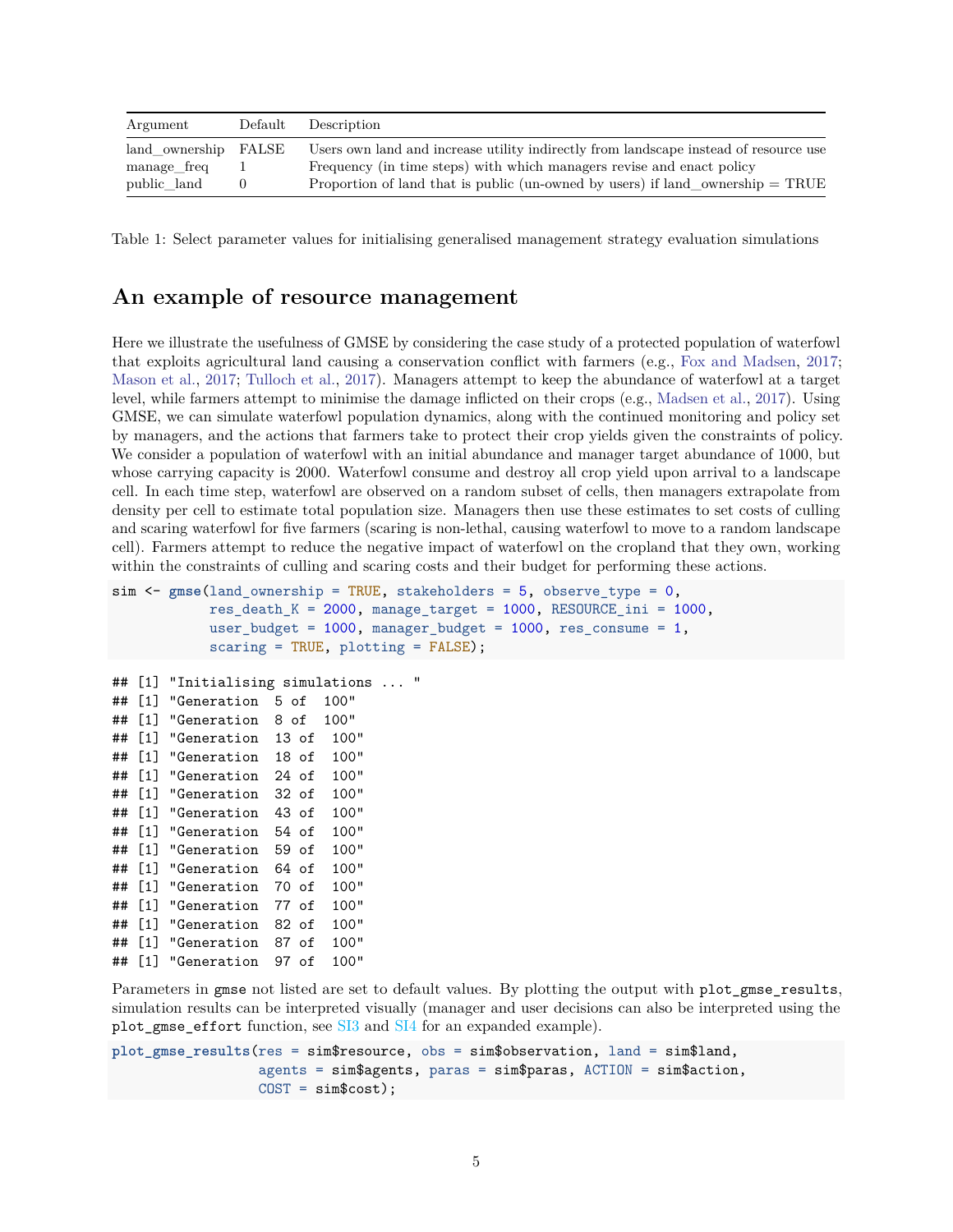

Figure 2: Results of an example simulation illustrating the management of a protected resource that exploits the land of five farmers. The upper left panel shows locations of resources (black dots) on the landscape in the final time step of the simulation (multiple resources can occur on the same landscape cell). The upper right panel shows the same landscape broken down into five differently coloured regions, which correspond to areas of land owned by each of the five farmers. The middle left panel shows the actual abundance of resources (black solid line), and the abundance of resources as estimated by the manager (blue solid line; shading indicates 95 percent confidence intervals), over time. The horizontal dotted red and blue lines show the landscape-level resource carrying capacity enacted on adult mortality and the manager's target for resource abundance, respectively. The orange line shows the total percent yield of landscape cells. The middle right panel shows total percent yield of landscape cells for each individual farmer, differentiated by colour, where line colours correspond to areas of the landscape in the upper right panel. The lower left panel shows the cost of farmers performing actions over time, as set by the manager. The lower right panel shows the total number of actions attempted to be performed by all farmers over time (some actions might be unsuccessful if resources are unavailable on a farmer's land to cull or scare, so, e.g., culling actions might be larger than resources actually culled).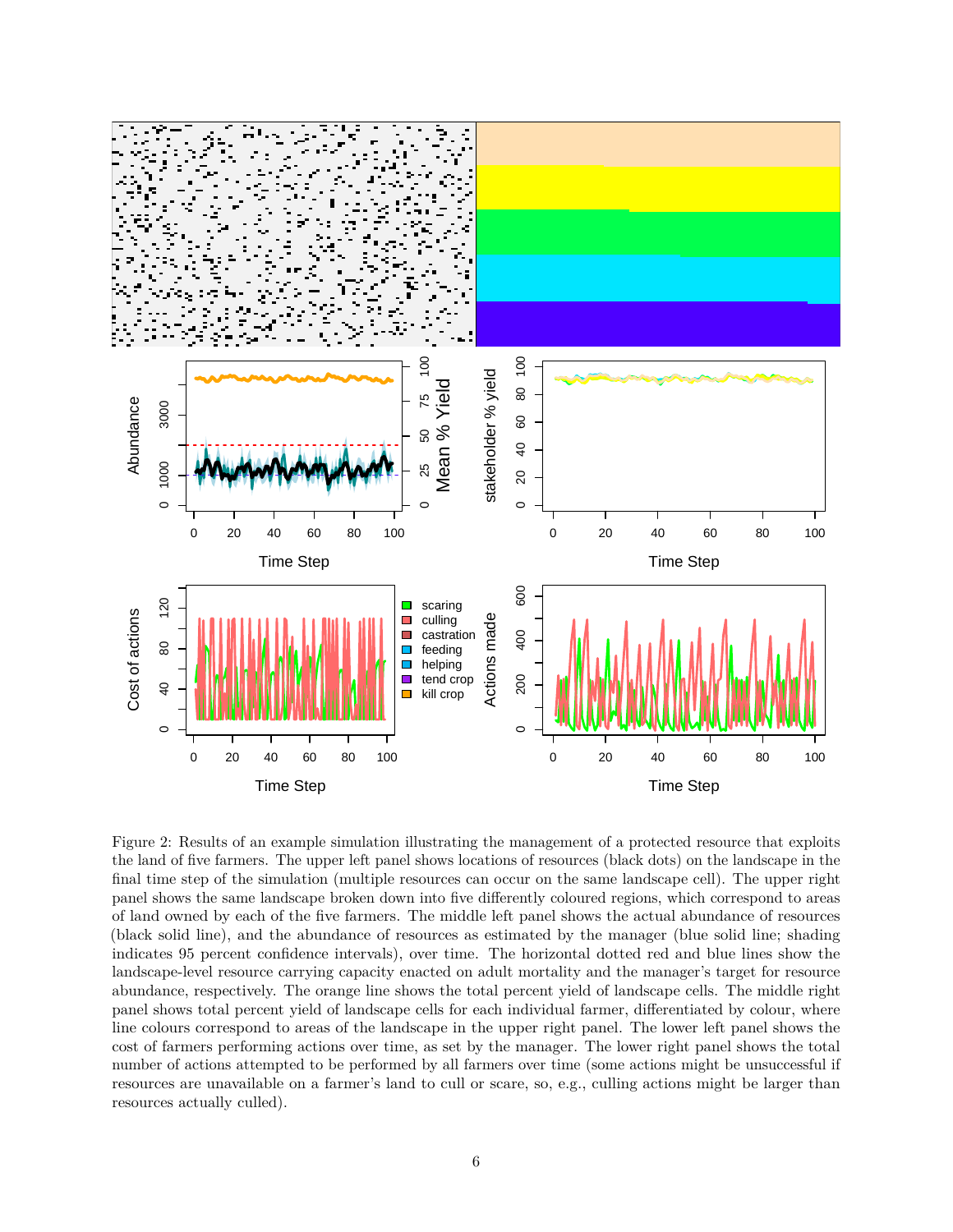Fig. 2 shows the landscape broken down by resource position and farmer land ownership in the upper left and right hand panels, respectively. The waterfowl population fluctuates around the manager's target size of 1000, but the manager's estimate of population size deviates from its actual size due to observation uncertainty (compare black and blue lines in the middle left panel). Because the waterfowl have a direct negative effect on landscape yield, total landscape yield (orange line of the middle left panel), along with the yield of individual farmers (right middle panel), is low when waterfowl abundance is high, and vice versa.

Only the estimates of population size from the observation model are available to the manager, so policy change at any time step is driven primarily by the deviation of the currently estimated population size from the manager's target and the actions of farmers in the previous time step. Hence, when the population size is estimated to be below (above) the manager's target, the manager increases (decreases) the cost of culling and decreases (increases) the cost of scaring. Because the manager does not know in advance how farmers will react to policy change, they assume a proportional response in total actions with respect to a change in cost (e.g., doubling the cost of culling will decrease stakeholder culling by 1*/*2). Farmers responding to policy are interested only in minimising waterfowl's exploitation of their crops, so they will either cull or scare to remove the waterfowl from their land, depending on which option is more effective (i.e., cheaper). This is reflected in the bottom left versus right panels of Fig. 2; when managers decrease culling costs relative to scaring, farmers respond with more total culling, and vice versa. Farmer decisions then affect waterfowl distribution and abundance, impacting future crop yield and policy.

# **Graphical User Interface (GUI)**

The function gmse gui opens GMSE in a browser and allows simulations to be run for most gmse pa-rameter options using the package 'shiny' [\(Chang et al.,](#page-7-9) [2017\)](#page-7-9). Figures from plot\_gmse\_results and plot gmse effort, and tables from gmse summary are provided as GUI output.

#### **Custom defined sub-models**

The function gmse\_apply allows custom resource, observation, manager, or user sub-models to be integrated into the GMSE framework (see [SI2,](#page-0-0) [SI4,](#page-0-0) and [SI5\)](#page-0-0). Any type of sub-model (e.g., numerical, individual-based) is permitted by defining a function with appropriately specified inputs and outputs; where custom functions are not provided, gmse apply runs default GMSE sub-models used in gmse. Any parameter options available in gmse or in custom functions can be passed directly to gmse\_apply, thereby allowing for high flexibility in model specification. For example, a simple logistic growth function can be integrated as a resource sub-model to replace the default resource function.

```
logistic_res_mod <- function(X_0, K = 2000, gr = 1){
    X_1 \leftarrow X_0 + g r * X_0 * (1 - X_0/K);return(X_1);
}
sim < gmse_apply(res_mod = logistic_res_mod, X_0 = 1000, gr = 0.3, stakeholders = 5);
```
The gmse\_apply function simulates a single GMSE time step, and therefore must be looped for simulations over multiple time steps. Within loops, GMSE arguments can be redefined to simulate changing conditions (e.g., change in policy availability or stakeholder budgets, see [SI2](#page-0-0) and [SI4\)](#page-0-0), thereby allowing many management scenarios to be simulated *in silico*.

# **Availability**

The GMSE package can be downloaded from CRAN [\(https://cran.r-project.org/package=GMSE\)](https://cran.r-project.org/package=GMSE) or GitHub [\(https://github.com/bradduthie/gmse\)](https://github.com/bradduthie/gmse). GMSE is open source under GNU Public License.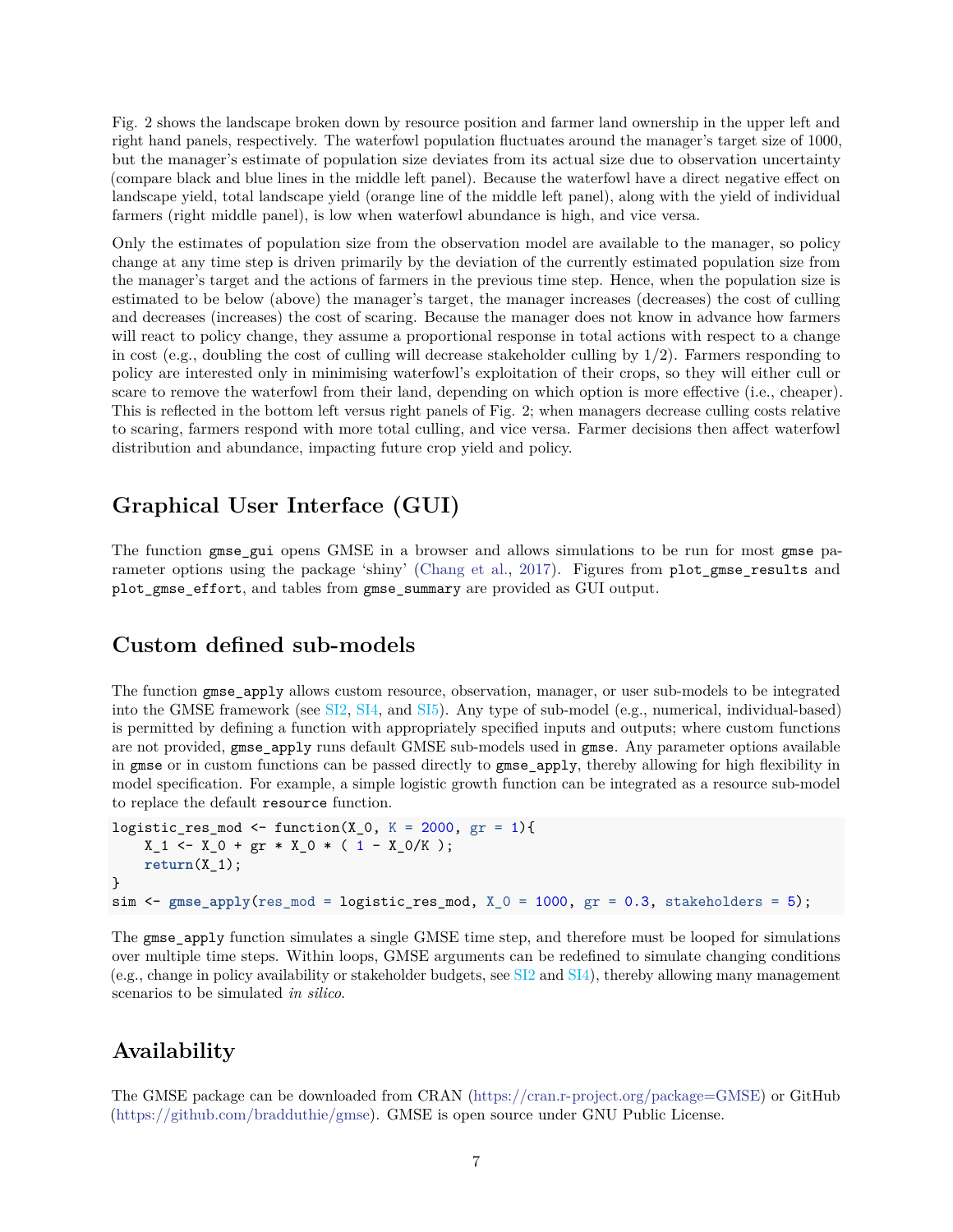#### **Conclusions**

Here we have introduced the R package GMSE v0.4.0.3, new software for modelling social-ecological dynamics under scenarios of potential conflict. GMSE provides a powerful tool for individual-based modelling simulations while also allowing for extensive model customisation. GMSE vignettes provide additional examples for getting started with gmse or gmse\_gui for simulations using default resource, observation, manager, and user sub-models [\(SI3](#page-0-0) and [SI6\)](#page-0-0), and for using  $\text{gmse\_apply}$  for advanced model customisation [\(SI2,](#page-0-0) [SI4,](#page-0-0) and [SI7\)](#page-0-0) and integration with existing packages [\(SI5\)](#page-0-0). Future versions of GMSE will include additional features and improve upon the realism of social and ecological modelling components, while also maintaining a high degree of flexibility and modulatarity for model customisation.

# **Acknowledgements**

This project was funded by the European Research Council under the European Union's H2020/ERC grant agreement no. 679651 (ConFooBio) to NB. ABD is funded by a Leverhulme Trust Early Career Fellowship. We thank two anonymous reviewers for helpful comments.

### **References**

- <span id="page-7-7"></span>Adami, C., Schossau, J., and Hintze, A. (2016). Evolutionary game theory using agent-based methods. *Physics of Life Reviews*, 19:1–26.
- <span id="page-7-8"></span>Balmann, A. and Happe, K. (2000). Applying parallel genetic algorithms to economic problems: The case of agricultural land markets. In *IIFET Conference "Microbehavior and Macroresults". Proceedings.*, Corvallis, Oregon, USA.
- <span id="page-7-3"></span>Bunnefeld, N., Hoshino, E., and Milner-Gulland, E. J. (2011). Management strategy evaluation: A powerful tool for conservation? *Trends in Ecology and Evolution*, 26(9):441–447.
- <span id="page-7-4"></span>Bunnefeld, N. and Keane, A. (2014). Managing wildlife for ecological, socioeconomic, and evolutionary sustainability. *Proceedings of the National Academy of Sciences*, 111(36):12964–12965.
- <span id="page-7-1"></span>Ceballos, G., Ehrlich, P. R., and Dirzo, R. (2017). Biological annihilation via the ongoing sixth mass extinction signaled by vertebrate population losses and declines. *Proceedings of the National Academy of Sciences*, 114(30):E6089—-E609.
- <span id="page-7-9"></span>Chang, W., Cheng, J., Allaire, J., Xie, Y., and McPherson, J. (2017). *shiny: Web Application Framework for R*. R package version 1.0.5.
- <span id="page-7-6"></span>Colyvan, M., Justus, J., and Regan, H. M. (2011). The conservation game. *Biological Conservation*, 144(4):1246–1253.
- <span id="page-7-2"></span>Crist, E., Mora, C., and Engelman, R. (2017). The interaction of human population, food production, and biodiversity protection. *Science*, 356:260–264.
- <span id="page-7-5"></span>Dichmont, C. M. and Fulton, E. A. (2017). Fisheries science and participatory management strategy evaluation: eliciting objectives, visions and system models. In Bunnefeld, N., Nicholson, E., and Milner-Gulland, E. J., editors, *Decision-making in Conservation and Natural Resource Management: Models for Interdisciplinary Approaches*, chapter 2, pages 19–45. Cambridge University Press, Cambridge.
- <span id="page-7-0"></span>Dirzo, R., Young, H. S., Galetti, M., Ceballos, G., Isaac, N. J. B., and Collen, B. (2014). Defaunation in the Anthropocene. *Science*, 345(6195):401–406.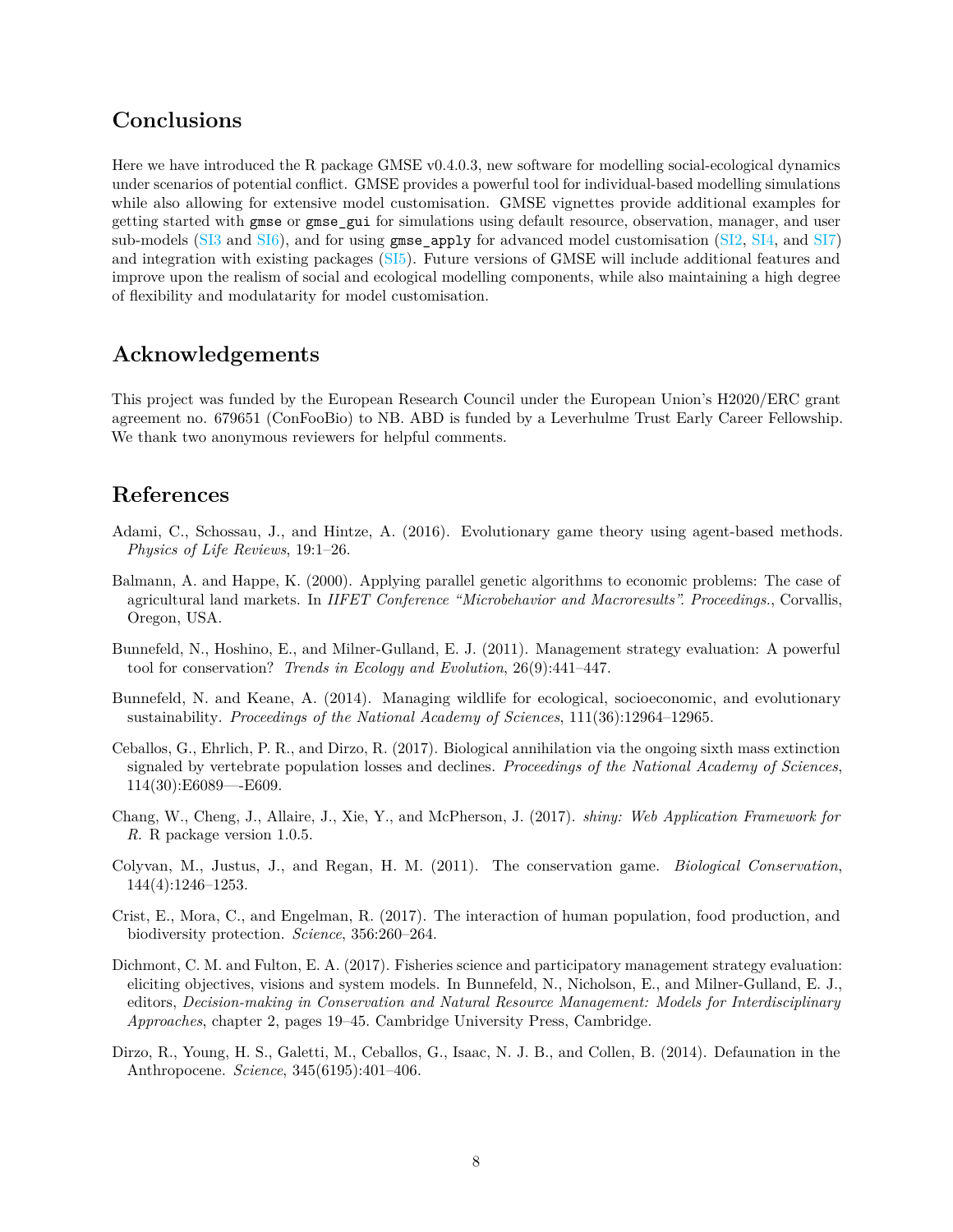- <span id="page-8-2"></span>Fischer, J., Abson, D. J., Bergsten, A., French Collier, N., Dorresteijn, I., Hanspach, J., Hylander, K., Schultner, J., and Senbeta, F. (2017). Reframing the food-biodiversity challenge. *Trends in Ecology and Evolution*, 32(5):335–345.
- <span id="page-8-8"></span>Fox, A. D. and Madsen, J. (2017). Threatened species to super-abundance: The unexpected international implications of successful goose conservation. *Ambio*, 46(s2):179–187.
- <span id="page-8-6"></span>Fulton, E. A., Smith, A. D. M., Smith, D. C., and Van Putten, I. E. (2011). Human behaviour: The key source of uncertainty in fisheries management. *Fish and Fisheries*, 12(1):2–17.
- <span id="page-8-12"></span>Hamblin, S. (2013). On the practical usage of genetic algorithms in ecology and evolution. *Methods in Ecology and Evolution*, 4(2):184–194.
- <span id="page-8-0"></span>Hautier, Y., Tilman, D., Isbell, F., Seabloom, E. W., Borer, E. T., and Reich, P. B. (2015). Anthropogenic environmental changes affect ecosystem stability via biodiversity. *Science*, 348(6232):336–340.
- <span id="page-8-11"></span>Kark, S., Tulloch, A., Gordon, A., Mazor, T., Bunnefeld, N., and Levin, N. (2015). Cross-boundary collaboration: Key to the conservation puzzle. *Current Opinion in Environmental Sustainability*, 12:12–24.
- <span id="page-8-3"></span>Keith, D. A., Martin, T. G., McDonald-Madden, E., and Walters, C. (2011). Uncertainty and adaptive management for biodiversity conservation. *Biological Conservation*, 144(4):1175–1178.
- <span id="page-8-10"></span>Lee, C. S. (2012). Multi-objective game-theory models for conflict analysis in reservoir watershed management. *Chemosphere*, 87(6):608–613.
- <span id="page-8-16"></span>Madsen, J., Williams, J. H., Johnson, F. A., Tombre, I. M., Dereliev, S., and Kuijken, E. (2017). Implementation of the first adaptive management plan for a European migratory waterbird population: The case of the Svalbard pink-footed goose Anser brachyrhynchus. *Ambio*, 46(s2):275–289.
- <span id="page-8-15"></span>Mason, T. H., Keane, A., Redpath, S. M., and Bunnefeld, N. (2017). The changing environment of conservation conflict: geese and farming in Scotland. *Journal of Applied Ecology*, pages 1–12.
- <span id="page-8-7"></span>Melbourne-Thomas, J., Constable, A. J., Fulton, E. A., Corney, S. P., Trebilco, R., Hobday, A. J., Blanchard, J. L., Boschetti, F., Bustamante, R. H., Cropp, R., Everett, J. D., Fleming, A., Galton-Fenzi, B., Goldsworthy, S. D., Lenton, A., Lara-Lopez, A., Little, R., Marzloff, M. P., Matear, R., Mongin, M., Plag?nyi, E., Proctor, R., Risbey, J. S., Robson, B. J., Smith, D. C., Sumner, M. D., and van Putten, E. I. (2017). Integrated modelling to support decision-making for marine social-ecological systems in Australia. *ICES Journal of Marine Science*, 32:270–287.
- <span id="page-8-13"></span>Milner-Gulland, E. J. (2011). Integrating fisheries approaches and household utility models for improved resource management. *Proceedings of the National Academy of Sciences*, 108(4):1741–1746.
- <span id="page-8-5"></span>Moore, J. E., Curtis, K. A., Lewison, R. L., Dillingham, P. W., Cope, J. M., Fordham, S. V., Heppell, S. S., Pardo, S. A., Simpfendorfer, C. A., Tuck, G. N., and Zhou, S. (2013). Evaluating sustainability of fisheries bycatch mortality for marine megafauna: A review of conservation reference points for data-limited populations. *Environmental Conservation*, 40(4):329–344.
- <span id="page-8-14"></span>Müller-Hansen, F., Schlüter, M., Mäs, M., Hegselmann, R., Donges, J. F., Kolb, J. J., Thonicke, K., and Heitzig, J. (2017). How to represent human behavior and decision making in Earth system models? A guide to techniques and approaches. *Earth System Dynamics Discussions*, pages 1–53.
- <span id="page-8-9"></span>Nuno, A., Bunnefeld, N., and Milner-Gulland, E. J. (2013). Matching observations and reality: Using simulation models to improve monitoring under uncertainty in the Serengeti. *Journal of Applied Ecology*, 50(2):488–498.
- <span id="page-8-1"></span>O'Connell, E. (2017). Towards adaptation of water resource Systems to climatic and socio-economic change. *Water Resources Management*, 31(10):2965–2984.
- <span id="page-8-4"></span>Polacheck, T., Klaer, N. L., Millar, C., and Preece, A. L. (1999). An initial evalutaion of management strategies for the southern bluefin tuna fishery. *ICES Journal of Marine Science*, 56(6):811–826.